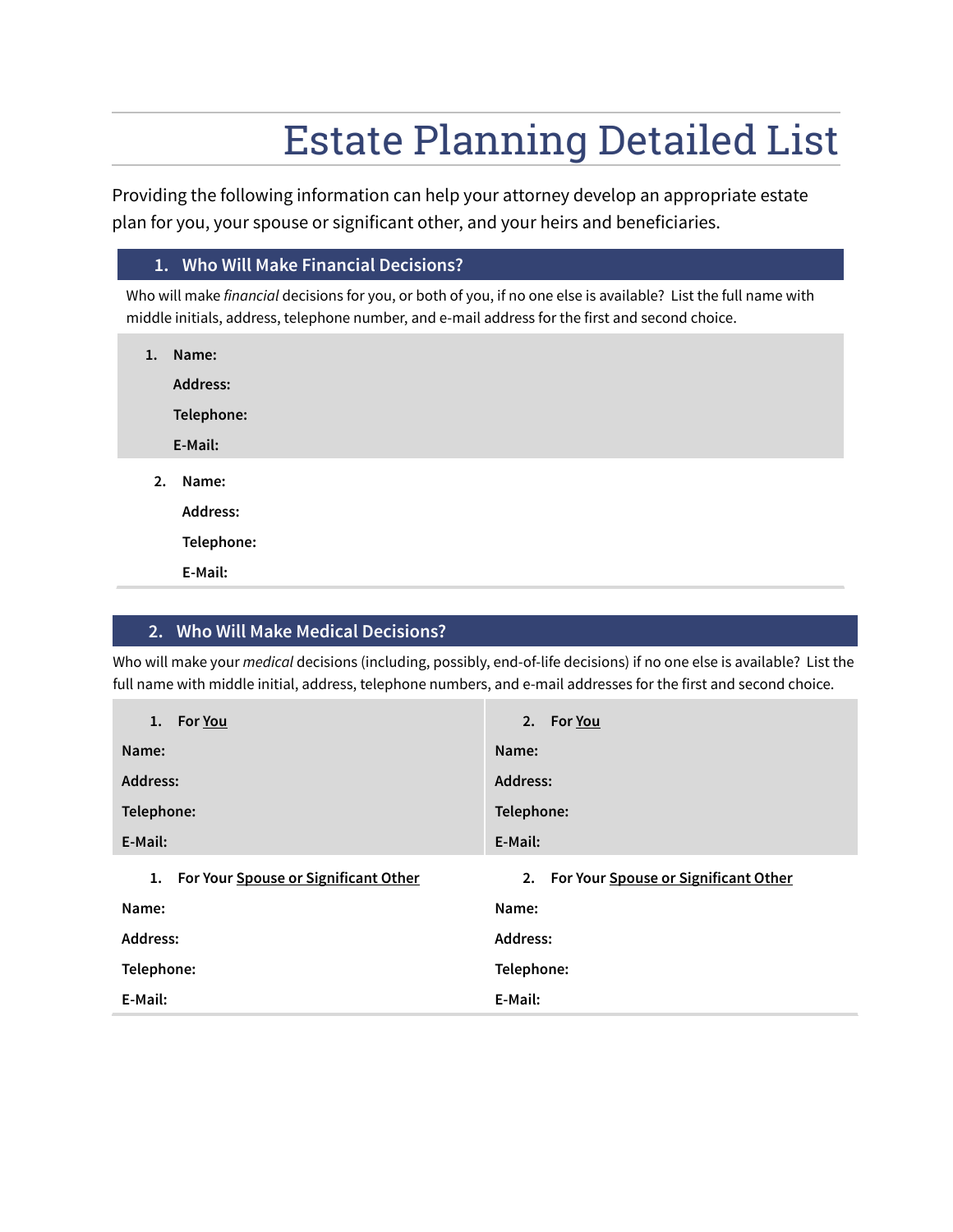### **3. Who Should Inherit Your Property?**

Who will inherit your property? List the *percentage of your total estate* rather than specific assets. Include the full name with middle initial and relationship to each party.

|           | Name | Relationship | $\%$ |
|-----------|------|--------------|------|
| А.        |      |              |      |
| <b>B.</b> |      |              |      |
| C.        |      |              |      |
| D.        |      |              |      |
| Ε.        |      |              |      |
| F.        |      |              |      |
| G.        |      |              |      |
| Н.        |      |              |      |

### **4. If Your Heirs Predecease You**

If any of your heirs predecease you, who should inherit their share of your estate? Name each heir and an alternate.

|           | Heir | Alternate |
|-----------|------|-----------|
| А.        |      |           |
| <b>B.</b> |      |           |
| C.        |      |           |
| D.        |      |           |
| E.        |      |           |
| F.        |      |           |
| G.        |      |           |
| Н.        |      |           |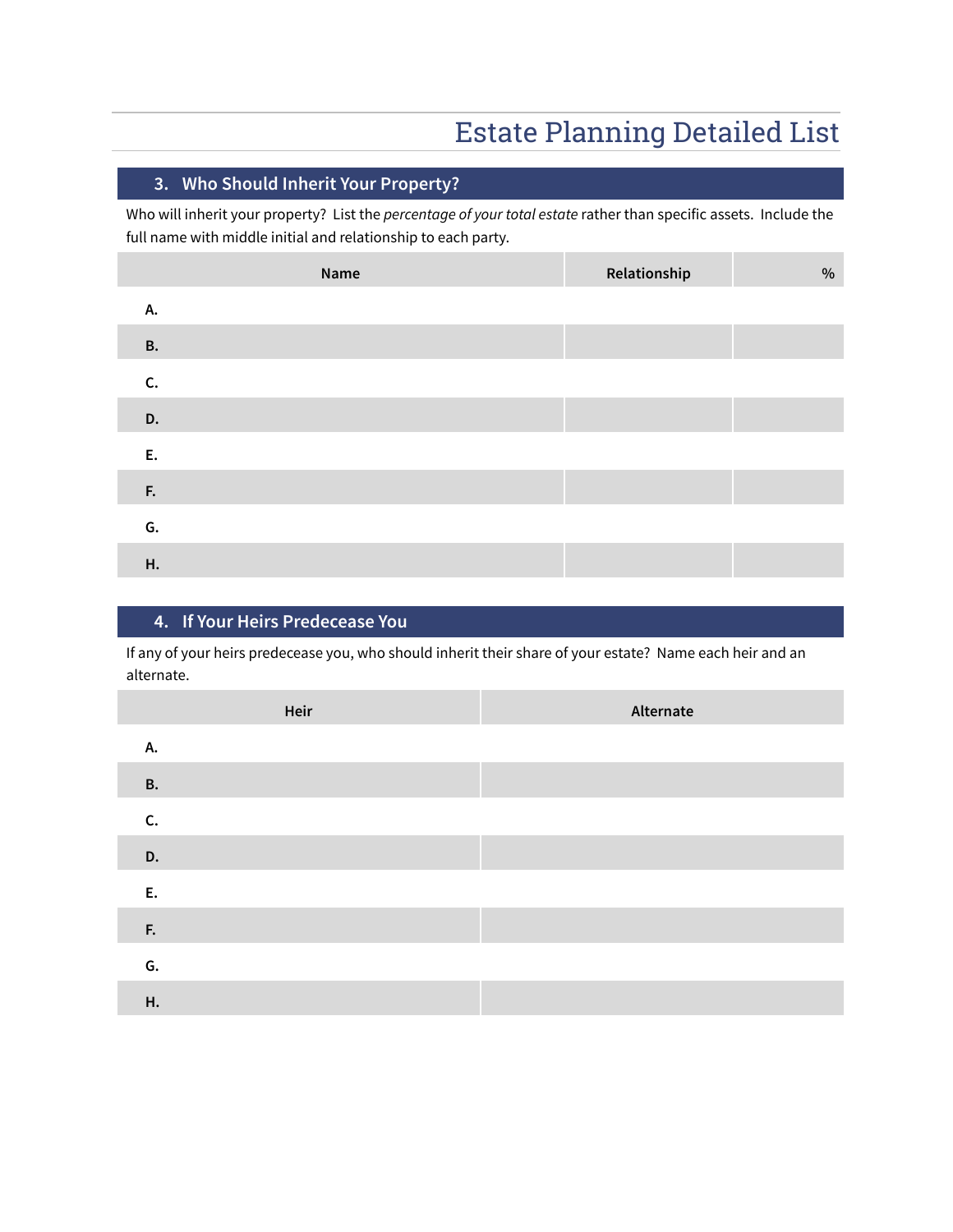## **5. Caring for Minor Children**

If there are minor children, who will raise them if both parents are deceased? List the full name including middle initial, address, telephone number, e-mail address, and personal relationship for each choice. List *individuals* rather than naming a couple.

| 1. | Name:           |
|----|-----------------|
|    | <b>Address:</b> |
|    | Telephone:      |
|    | E-Mail:         |
|    | Relationship:   |
| 2. | Name:           |
|    | Address:        |
|    | Telephone:      |
|    | E-Mail:         |
|    | Relationship:   |

### **6. At What Age Should Your Children or Young Adult Heirs Inherit Property?**

This age may vary with the individual.

| Name      |  | Age to Inherit |
|-----------|--|----------------|
| А.        |  |                |
| <b>B.</b> |  |                |
| C.        |  |                |
| D.        |  |                |
| E.        |  |                |
| F.        |  |                |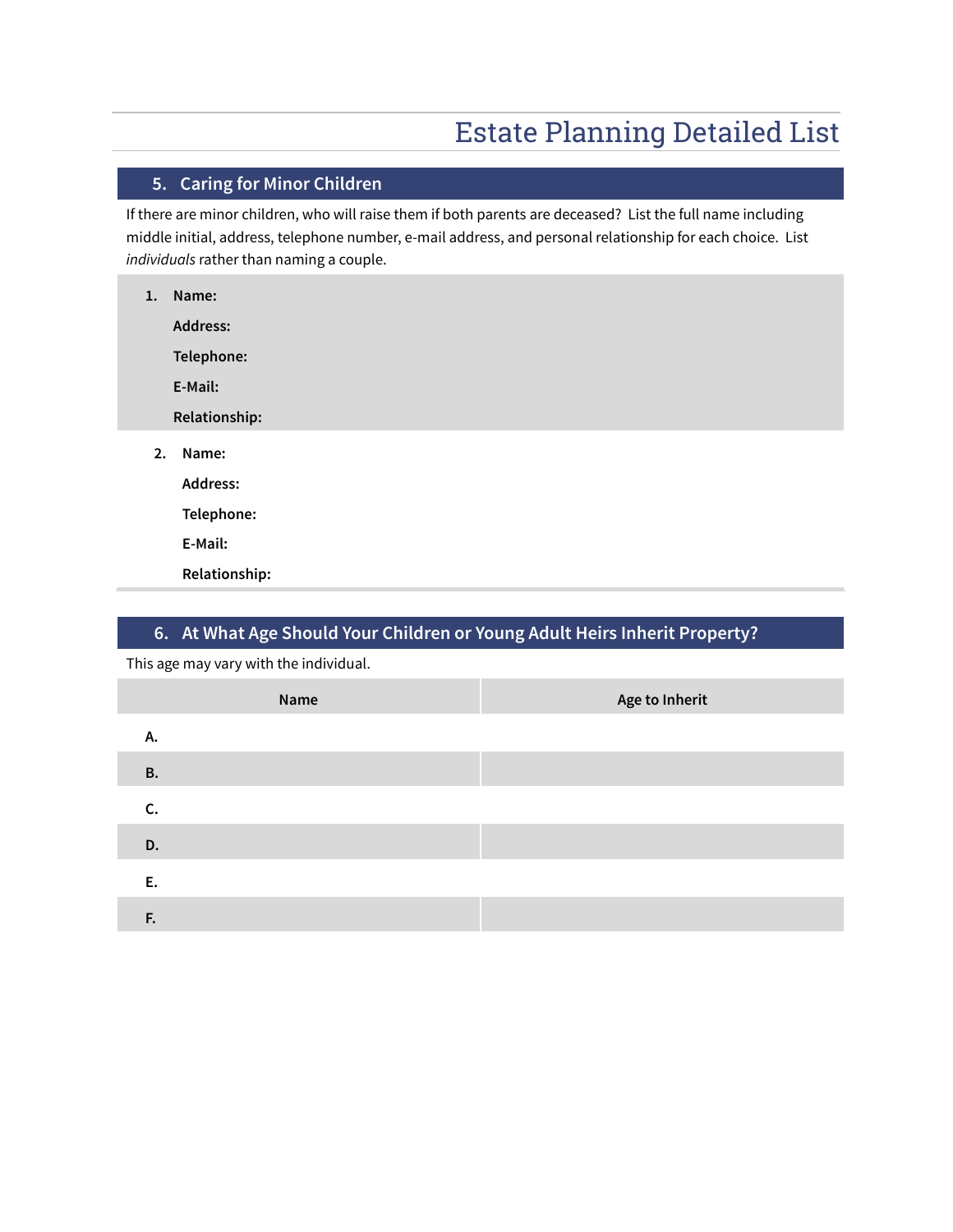### **7. Real Estate**

Do you own real estate? For each property, list the full address and attach a full copy of the most recent grant deed (not deed of trust), warranty deed, or quitclaim deed.

| Α. |    |  |
|----|----|--|
|    | В. |  |
| C. |    |  |
|    | D. |  |
| E. |    |  |
| F. |    |  |
|    | G. |  |

### **8. Checking, Savings, and Brokerage Accounts**

List each bank account, brokerage account, credit union account, or other financial account. Do not include any IRA, 401(k), or other retirement accounts. For each account attach a copy of a recent statement.

| <b>Company Name</b> | <b>Type of Account</b> |
|---------------------|------------------------|
| А.                  |                        |
| <b>B.</b>           |                        |
| C.                  |                        |
| D.                  |                        |
| E.                  |                        |
| F.                  |                        |
| G.                  |                        |
| Н.                  |                        |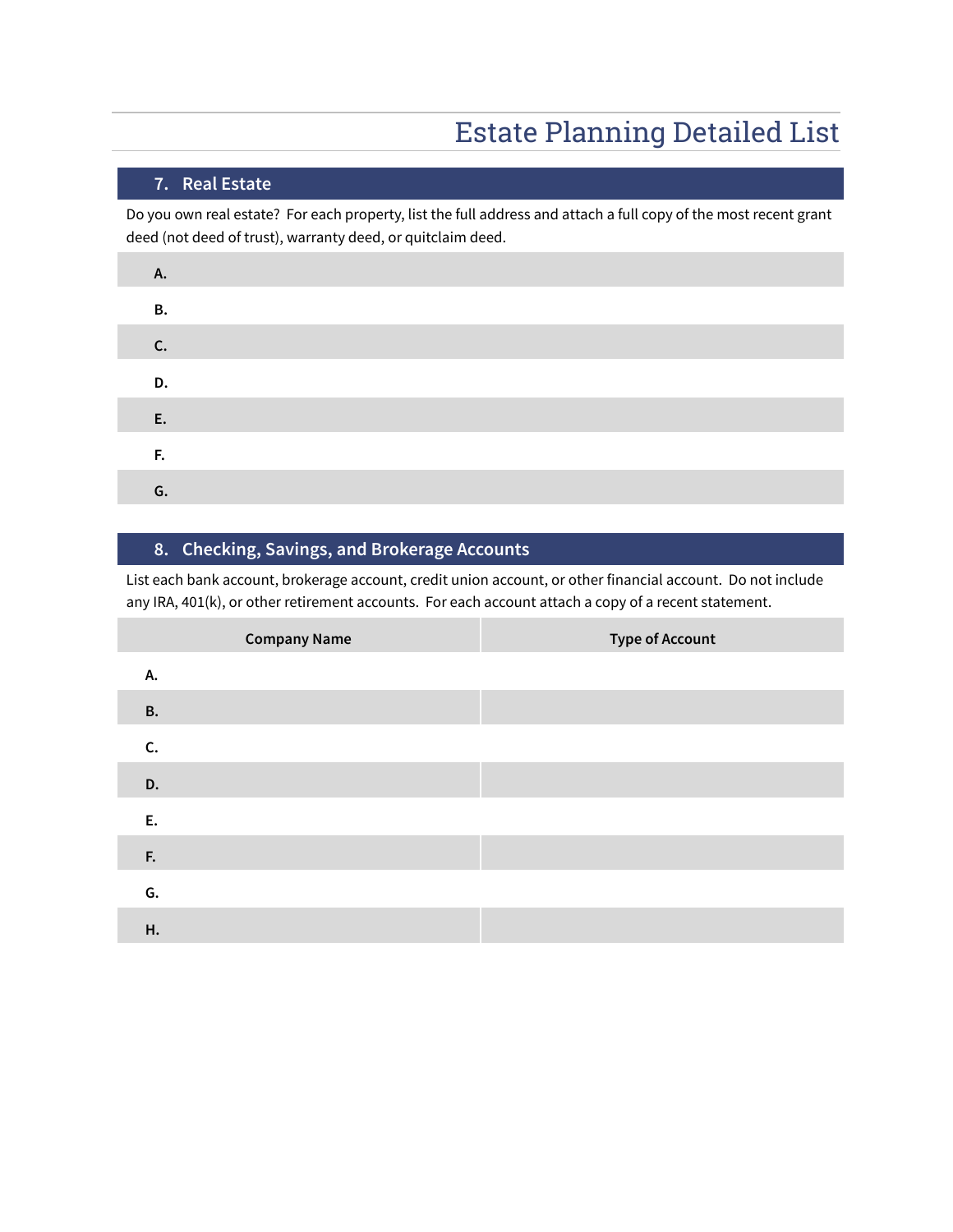### **9. Retirement Accounts**

List all IRA, 401(k), stock savings plans, or similar retirement accounts. For each account, attach a copy of a recent statement and a blank Change of Beneficiary form.

| <b>Firm Name</b> | <b>Type of Account</b> |
|------------------|------------------------|
| А.               |                        |
| <b>B.</b>        |                        |
| C.               |                        |
| D.               |                        |
| E.               |                        |
| F.               |                        |
| G.               |                        |
| Н.               |                        |

#### **10. Life Insurance Policies**

List all life insurance policies, including those provided through an employer. Include the company name, insured, policy number, and the face amount of insurance. For each policy, attach a copy of the first page, or declaration page, and a blank Change of Beneficiary form.

| <b>Company Name</b> | Insured | <b>Policy Number</b> | <b>Face Amount</b> |
|---------------------|---------|----------------------|--------------------|
| А.                  |         |                      |                    |
| <b>B.</b>           |         |                      |                    |
| C.                  |         |                      |                    |
| D.                  |         |                      |                    |
| E.                  |         |                      |                    |
| F.                  |         |                      |                    |
| G.                  |         |                      |                    |
| Η.                  |         |                      |                    |